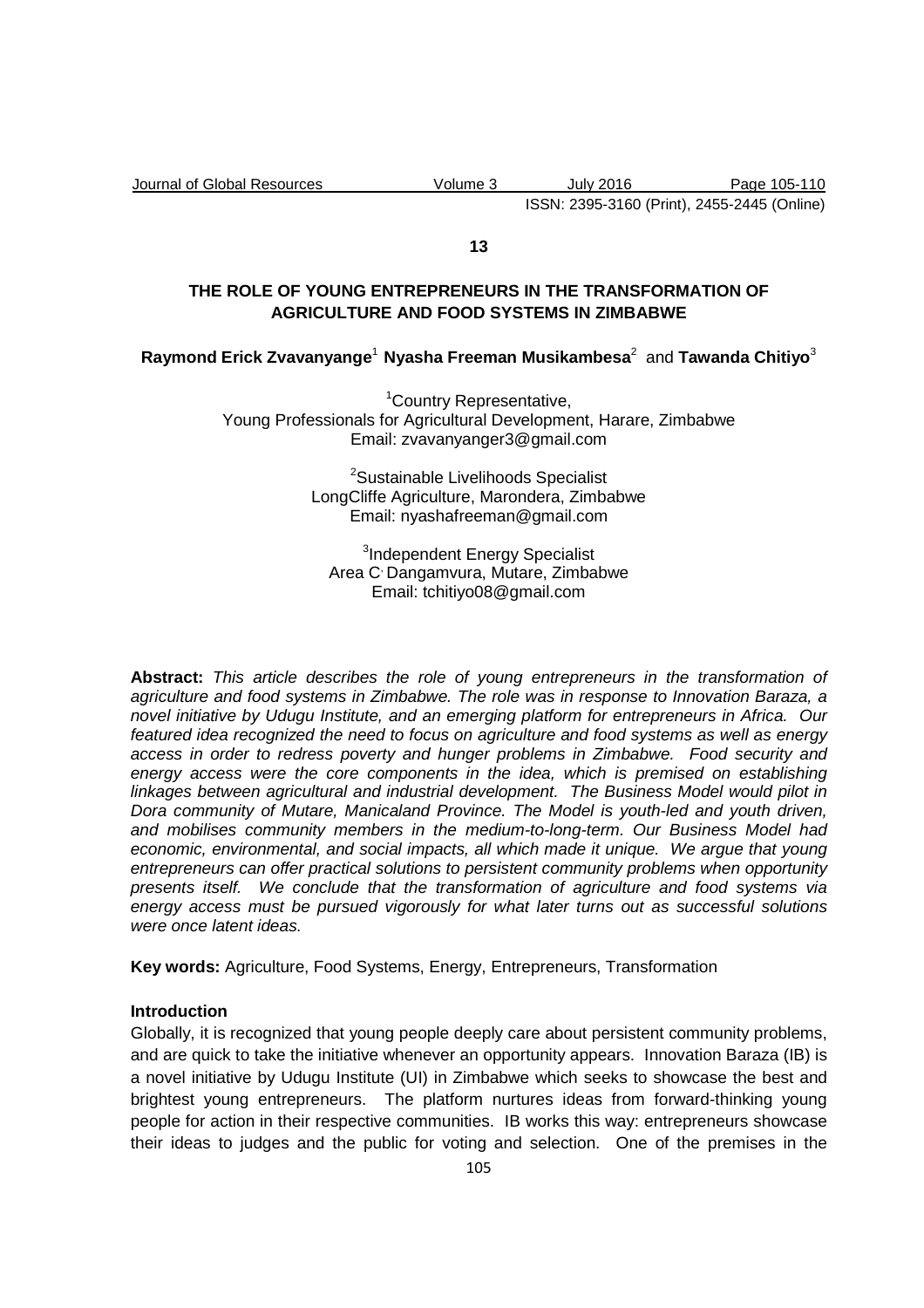initiative is that excellent ideas can trigger the transformation processes in society. Agriculture and food systems are particularly important in the African context given the contribution of the field to food and nutrition security and livelihoods at household level.

According to Argwings-Kodhek, Minde and Jayne (2002), agricultural transformation is the process by which individual farms shift from highly diversified, subsistence-oriented production towards more specialized production oriented towards market or other systems of exchange (e.g., long-term contracts). The authors goes on to state that the process involves a greater reliance on input and output delivery systems and increased integration of agriculture with other sectors of the domestic and international economies. Agricultural transformation is central to redressing Africa's poverty and hunger problems, and is a prerequisite for broader structural transformation.

There was a nationwide call for submission of innovative ideas in the Innovation Baraza. Atta-Mensah (2015) argues that Africa has to be described by Africans. In this regard, forty finalists were selected from among submitted ideas to take part in the inaugural edition. The forty finalists squared against each other. Together with the judges' evaluations and public voting, 5 Top Team finalists were selected, and further competed in Kenya in October 2015. The objective of this article is to elaborate our featured idea in IB. The key research questions which underpin our Business Model are: Can energy security hold the key to food security? Can food security hold the key to energy access? We assert that this idea links agricultural and industrial development, a critical factor in addressing the complex challenges of our time.

## **ANALYSIS**

### **Food Transformation in Africa**

Atta–Mensah (2015) argues that Africa seeks to transform itself into a middle-income continent within a generation. He goes on to state that this will require a development agenda whose implementation is inclusive and is aimed at uplifting majority of citizenry from poverty as well as growing the middle class. Argwings-Kodhek, Minde and Jayne (2002) state that failure to invest in agriculture and the rest of the food system can choke off the process of structural transformation and hunger alleviation. Gabre-Madhin & Johnston (2002) argue that more broadly, structural transformation depends on the interactions among four key factors: the rate of agricultural productivity growth, the rate of non-farm employment growth, the extent of marketed agricultural surplus, and the growth of the total labour force. Argwings – Kodhek, Minde & Jayne (2002) observe that the food system provides a range of benefits that include creation of employment, generation of capital, inputs, and demand necessary for expansion of non-agricultural sectors.

Food is a matter of national interest to the Government of Zimbabwe, as agriculture is the backbone of the country's economy. According to Moyo and Ngobese (1991), the agrarian question in Zimbabwe is central to agricultural development and employment creation. The agrarian reform programme initiated by the Government of Zimbabwe in the year 2000s, was in part meant to restore the means of food production to the black population, who were subjugated during the colonial period. Badiane (2002) opines that in order to sustain the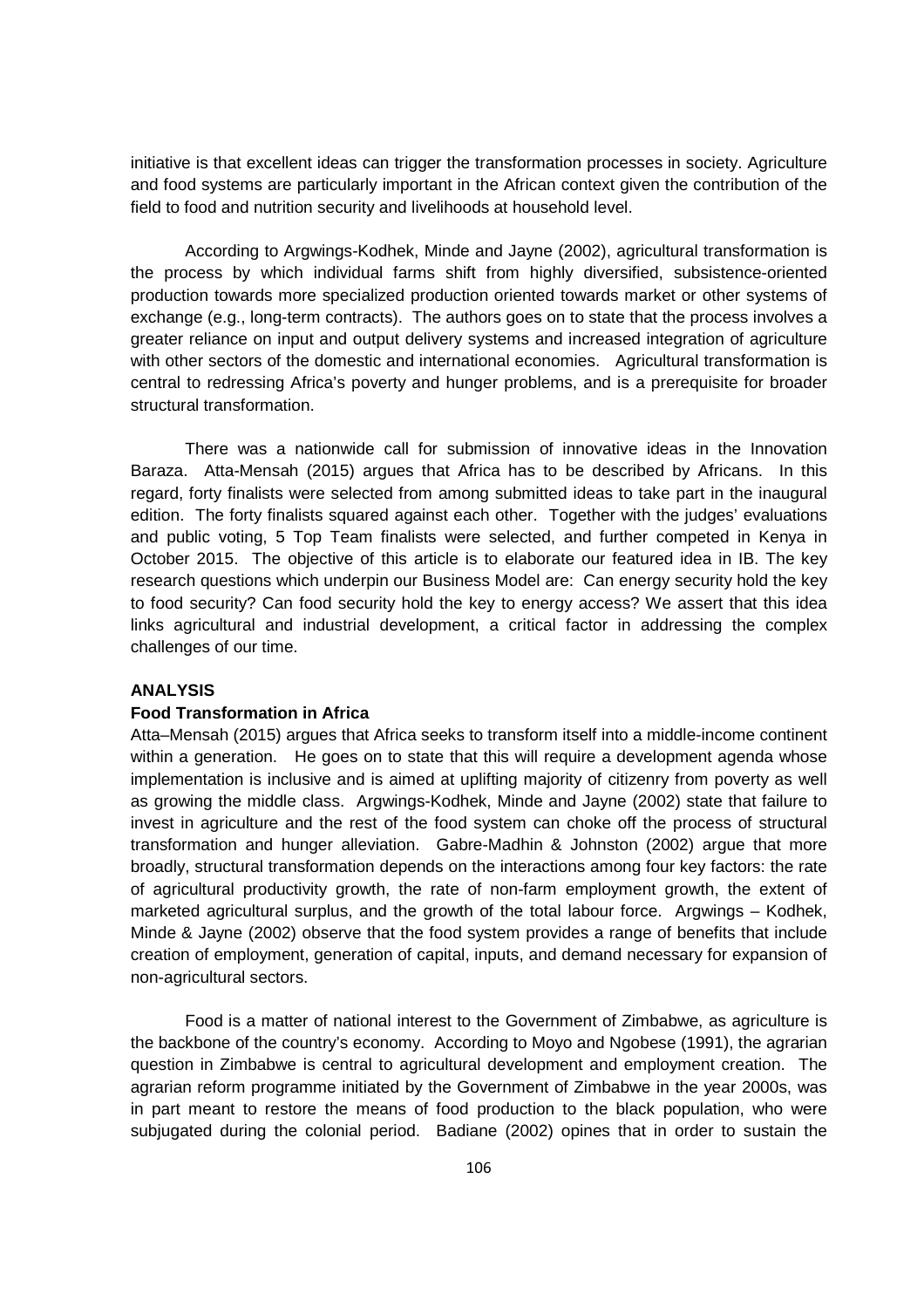growth rates that are needed to reduce poverty and food security in the long run, countries will have to find a way of using the recovery in the agricultural sector and the rest of the rural economy to stimulate growth in the overall economy. This entails a shift in the income classes for which Atta-Mensah (2015) argues that there is a need for a better understanding of what constitutes structural economic transformation before the shift in income classes occurs. Thus, achieving food system transformation is not an end in itself.

#### **Young Entrepreneurs in Africa**

According to de Soto (2013), people are, by nature, entrepreneurial – particularly the poor, who typically have no alternative for feeding their families other than going into business for themselves, as street vendors or shantytown entrepreneurs. Elumelu (2015) argues that entrepreneurs are connected to their communities; have deep insights into local consumer demand and development gaps; and often discover inventive ways to meet social and economic needs. He goes on to state that it is not unusual in the African context to hear stories of entrepreneurs whose business ideas were inspired by the struggles of those closest to them prompting them to develop, for example, new healthcare delivery units, adaptive models of agricultural processing and web-based trading platforms accessible on smartphones.

UI took the time to orient the selected forty finalists through a series of training workshops prior to the inaugural edition of IB. Topics covered included: intellectual property rights, research and marketing, branding of business, and the pitching of business idea to potential investors. This is particularly important in protecting the innovator's ideas and preparing them for the 'rules' of the business environment (de Soto 2013). de Soto (2013) argue that to do all the things that entrepreneurs in developed countries take for granted – like dividing labour, using property as collateral, protecting personal assets, expanding markets, or creating economies of scale – entrepreneurs in developing nations need the standards that only legal institutions can provide. He adds that institutions are crucial to facilitating the creation of wealth through entrepreneurship.

Government of Zimbabwe's rural electrification programme has not adequately covered all the areas, which creates space for enthusiastic entrepreneurs. The energy frontier presents an opportunity for rural communities to leapfrog to cleaner energy forms. Research indicates that household waste can be used to make fuel briquettes. By so doing, rural communities are able to transform themselves to become centers of social and economic transformation.

#### **BUSINESS MODEL**

### **Problem Identification and Proposed Solution**

We suggested the establishment of a free-range indigenous chicken production coupled with bio gas generation for Dora community in Mutare District, Manicaland Province (Business Model, Figure 1). In the model there is biological conversion of methane (gas produced in bio digester) to methanol (industrial development). We believe this is a sustainable, cost-effective and co-operative solution with multiple benefits to community members. Dora is characterized by; inter alia, severe dry spells, soil erosion, low water retention, low crop yields, and a high risk of crop failure. There is deforestation because of lack of adequate wood fuel. The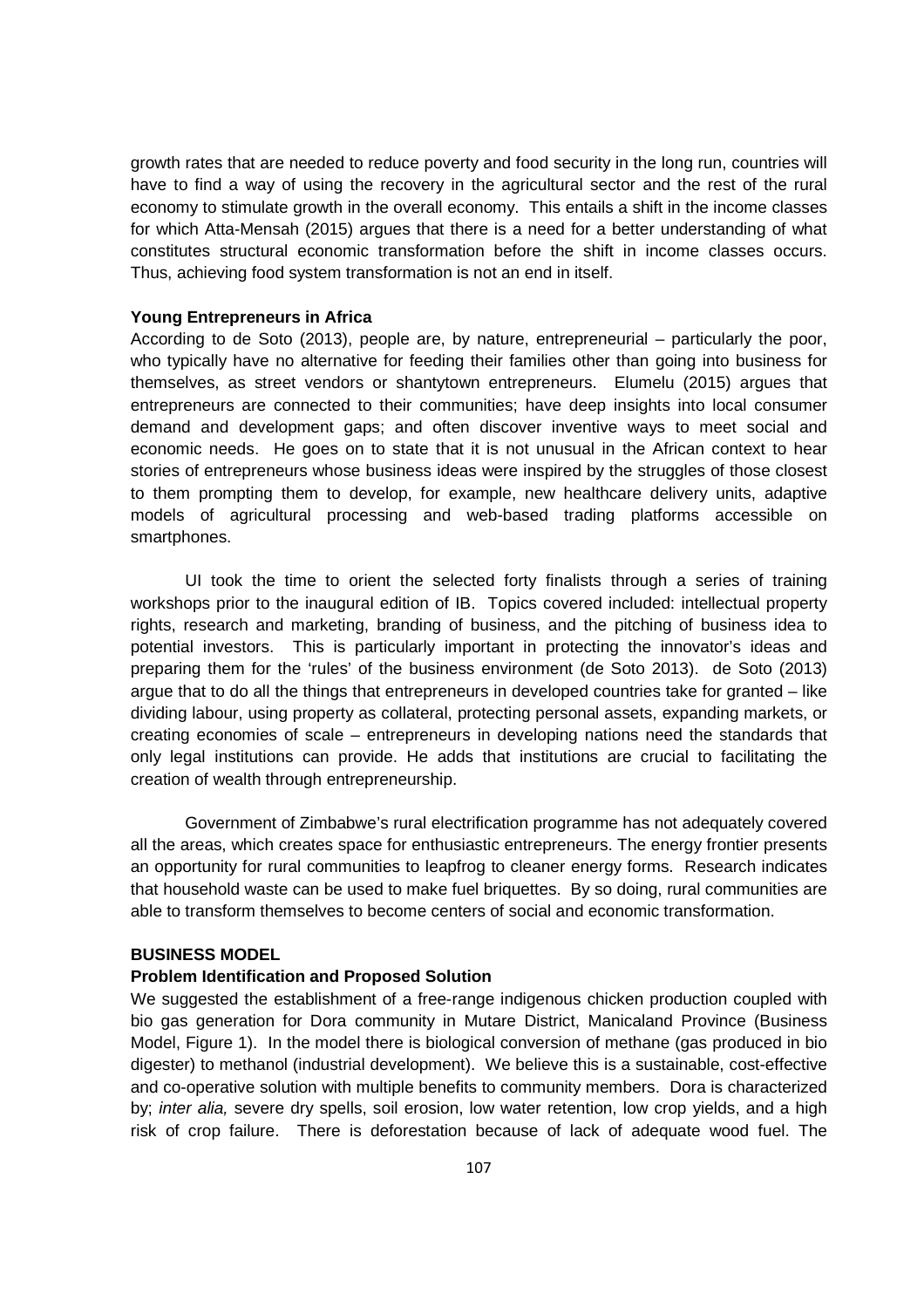households face nutrition and agricultural productivity challenges, empowerment issues among women and youth and lack of income.



**Figure 1: Business Model** 

Source: Authors' creation

#### **Uniqueness of Business Model and its Impacts**

Waste is a resource with value in our outlined business model. The Business Model is premised on the fact that there will be mobilization of the young people in Dora in favor of the premised on the fact that there will be mobilization of the young people in Dora in favor of the<br>shared goals and outcomes. The Business Model also provides for clean households and environment.

### **Economic Impacts**

- Multiple uses of the products generated (e.g. slurry can be dried up and use as fertilizer or sold to generate income); and
- Value addition which opens new opportunities as well as markets in rural areas.

#### **Environmental Impacts**

- Clean and smoke free environment; and
- The use of biogas (as alternative energy source) will complement the afforestation efforts in Dora. products generated (e.g. slurry can be dried up and<br>nerate income); and<br>opens new opportunities as well as markets in rural areas.<br>ee environment; and<br>as alternative energy source) will complement the affor<br>utrition securi

### **Social Impacts**

- Promotes food and nutrition security among the rural dwellers;
- " Leads to empowerment of women and young people; and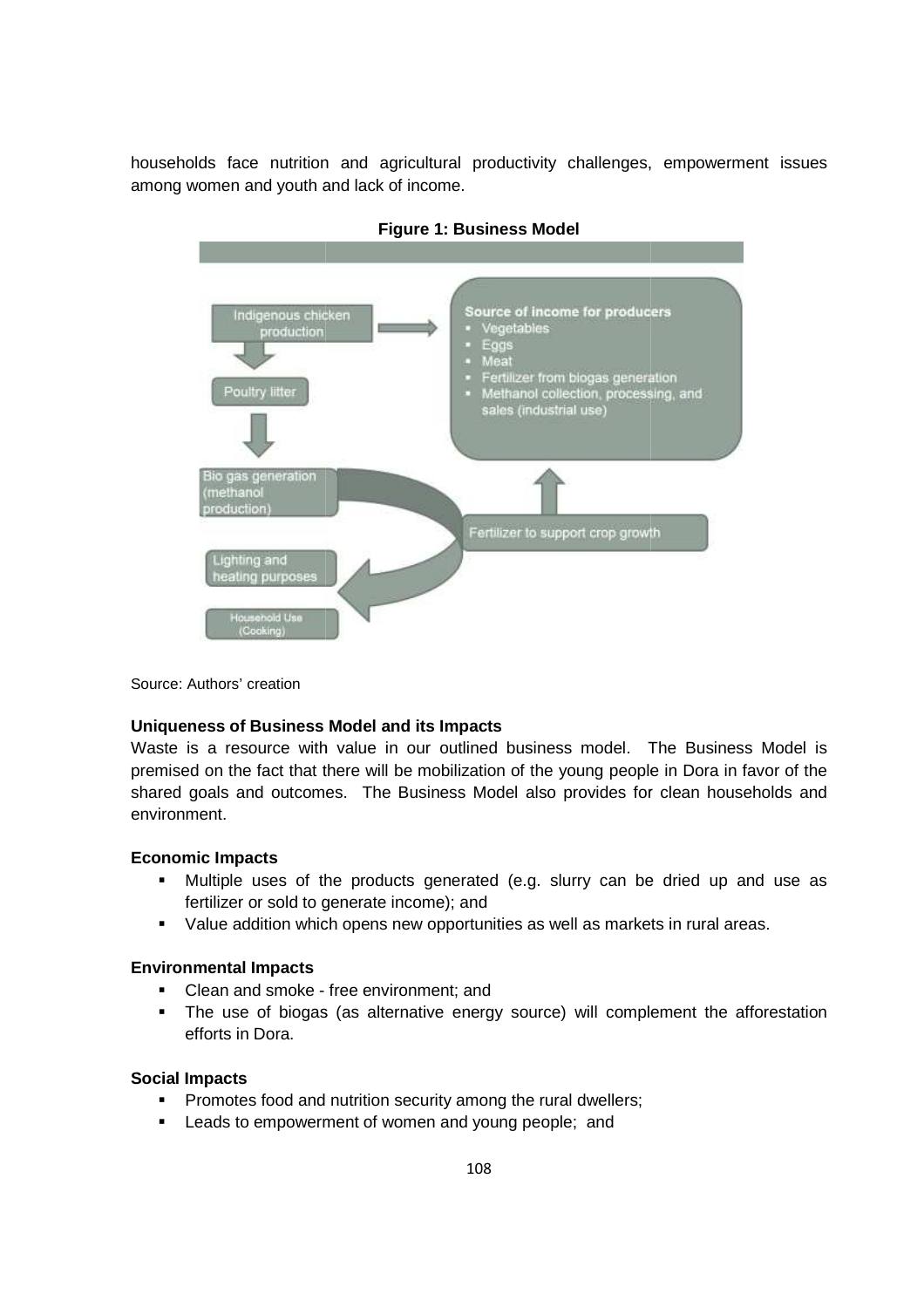Reduces migration of the young people to urban centers in search of better opportunities.

## **Discussion**

We argue for new ways to view the rural communities in Zimbabwe versus the negative stereotypes (e.g. backward and unintelligent) associated with rural areas. Locally available resources can be turned into wealth which can be used by the targeted communities, in our case, Dora. The Business Model would be youth-led and youth-driven. In order to arrive at the numbers that would make it viable as a business entity, we further suggested the use of co-operatives among the members interested in the idea. We contend that the agriculture and food dimension within the broad idea is manageable at small scale but the energy dimension needs more numbers of community members in order to be viable on a commercial basis. Furthermore, the designs of the equipment needed for the bio gas digester and methanol collections are low-cost engineering designs, which can be used in remote communities during the up scaling process.

### **Conclusion**

Young entrepreneurs can create jobs and wealth in their communities and this is a catalyst to transforming the rural economy in Africa. Innovations in food and agriculture as well as the energy sector are critical to changing the fortunes of the rural dwellers. Soft skills are also important in order for the young entrepreneurs to succeed in their Business Models. Innovation Baraza is a market place of ideas, and enables such to achieve the impossible. The energy from the young entrepreneurs and the wisdom from the old is also an important mix which can lead to new behaviors in agriculture and food systems. Lastly, an innovative idea is but a step in a series of steps to redress poverty and hunger problems in Africa.

#### **References**

- 1. Argwings-Kodhek, G., Minde, I.J. & T.S. Jayne. 2002. Introduction: Setting the Stage. In: Perspectives on Agricultural Transformation: A View from Africa. T.S. Jayne, Isaac J. Minde, & Gem Argwings-Kodhek (eds). Nova Science Publishers, New York.
- 2. Atta-Mensah, J. 2015. Towards the Economic Transformation of Africa. China-USA Business Review, April 2015, Vol. 4, No. 4, 171-184, doi: 10.17265/1537- 1534/2015.04.001
- 3. Badiane, O. 2002. Agricultural Recovery and Structural Transformation in African Countries. In: Perspectives on Agricultural Transformation: A View from Africa. T.S. Jayne, Isaac J. Minde, & Gem Argwings-Kodhek (eds). Nova Science Publishers, New York.
- 4. De Soto, H. 2013. How do Institutions Facilitate Entrepreneurship, Economic Reform Feature Service, March 15, 2013. Center for International Private Enterprise.
- 5. Elemelu, T. 2015. Why Obama's Kenya visit might be a turning point for African entrepreneurship, Special to CNN. Accessed on July 27, 2015
- 6. http://edition.cnn.com/2015/07/22/opinions/tony-elumelu-global-entrepreneurshipsummit/index.html
- 7. Gabre-Madhin, E.Z. & Johnston, B.F. 2002. Accelerating Africa's Structural Transformation: Lessons from East Asia. In: Perspectives on Agricultural Transformation: A View from Africa. T.S. Jayne, Isaac J. Minde, & Gem Argwings-Kodhek (eds). Nova Science Publishers, New York.